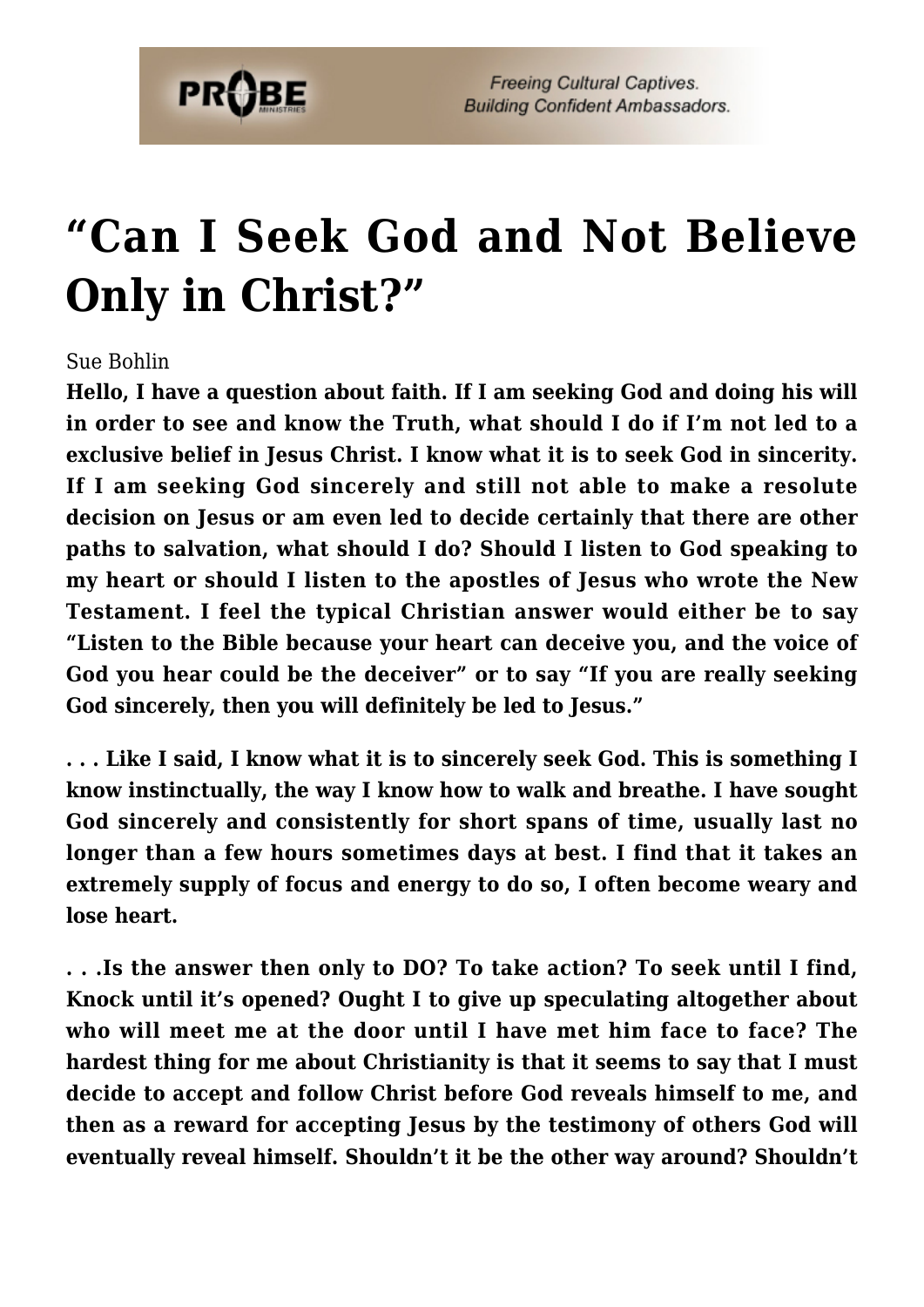

**I be perfectly content and justified in the eyes of God and all Christians to seek with all sincerity and earnestness, waiting patiently for God to open the door and reveal himself to me? I believe the promise of God that he answers those who knock. I want to knock until God answers…. I feel like in the past I have knocked until I became impatient and went to the neighbors house to ask them about God. Perhaps that's what I'm doing right now for writing all of this. Anyway, thank you for reading my question, I know that I must pray.**

Dear \_\_\_\_\_\_,

I've been thinking about your question much of yesterday and today.

I'm curious what is the obstacle to putting your trust in Christ alone. There has to be something other than logic and reason. I sense you have pursued truth and have enough information to know, but you just don't want to. I mean, I guess you already know Jesus said, "I am the way, the truth, and the life. No man comes to the Father except by Me," and then He promised to rise from the dead and delivered on the promise.

If He's not the only way, why did He come? Why did He die? What's the point of the resurrection?

And if He's not the only way, how would you know?

But I don't think that's the issue. I think there may be a heart issue that is keeping you from putting all your eggs in the "Jesus basket." Want to tell me what it is?

And if I'm wrong, let me ask you this. Have you ever simply asked, "God, if you're there and You want to have a relationship with me, would You please let me know in some way that I'll know it's You?" And then taking your hands off the timing issue? Is it possible that you have been spoiled by this microwave, instant culture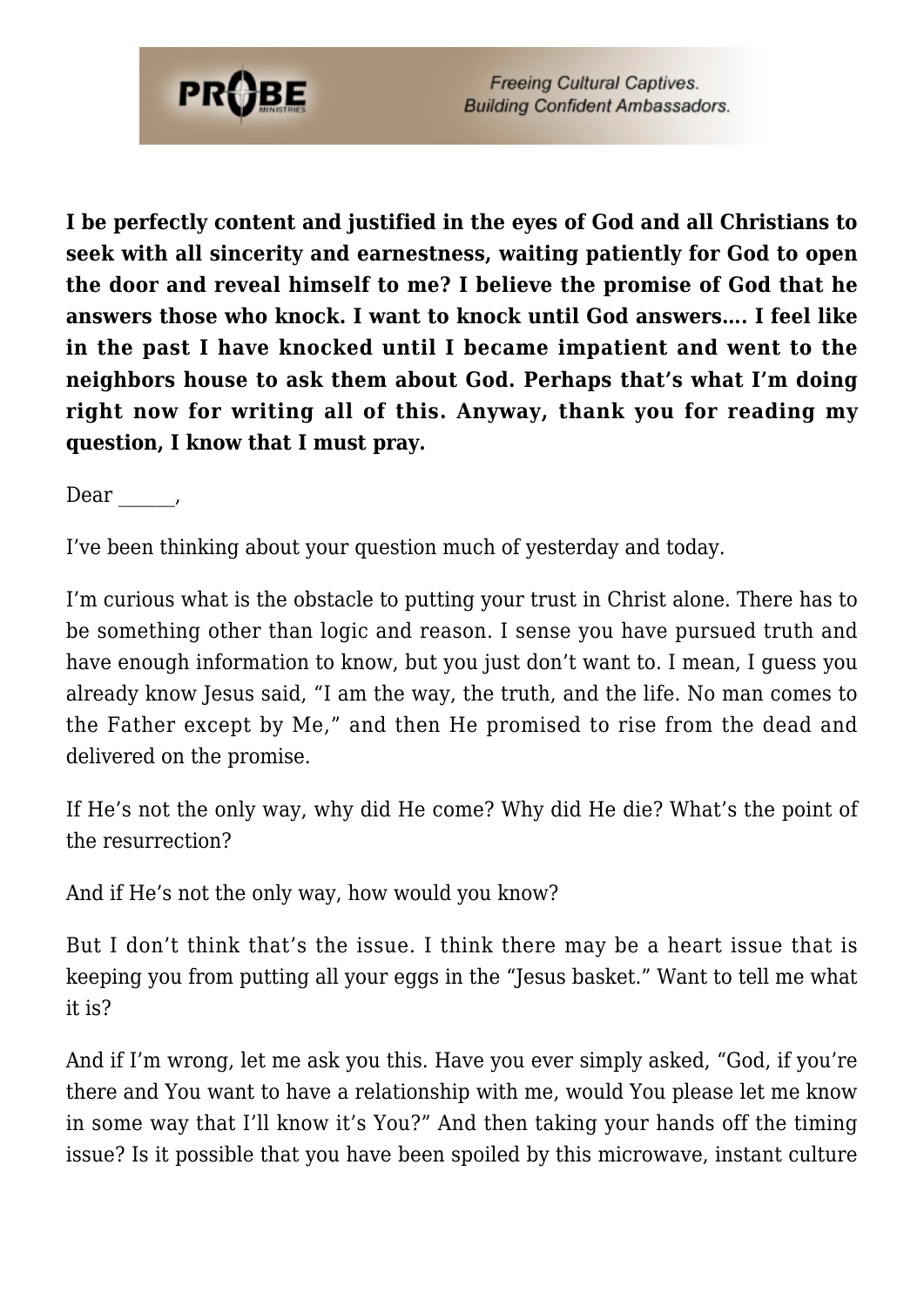

we live in, and you gave up waaaaay too soon?

The God you want (I know you do!! That is AWESOME!!) is the same God who said, "Be still and know that I am God." It doesn't say, for a few hours till you give up and decide I don't want to talk to you. This is the same God who said, "Draw near to God and He will draw near to you." He wants a relationship with you,

\_\_\_\_\_\_. But He wants your full attention and He wants you to wait expectantly for him.

Sue Bohlin

## **Dear Sue,**

**Thank you so much for your reply.**

**Those are very good questions that you asked me. You are right about there being something other than logic and reason keeping me from putting my trust in Christ alone and also about there being issues in my heart preventing me.**

**A couple of my more surface issues are these; I have so much trouble separating Christ from Christian doctrine. There is so much conflicting Christian doctrine and Rhetoric, and so much man-made bologna being taught in the church that it's hard for me to see Christ himself, apart from all of that. Many times when I read his words, I am blown away by how absolutely contrary his doctrine is to that which I hear in the churches. Sometimes when I read his words I really do fall in love with him and believe in him, but then at other times I become confused.**

**Another problem I have is an intensely deep fear of being deceived. I look at our world today and see how utterly deceived the whole world is. I even see good upstanding, moral Christians that believe many, many lies that have been told to them by the government and the media. . . . I know that**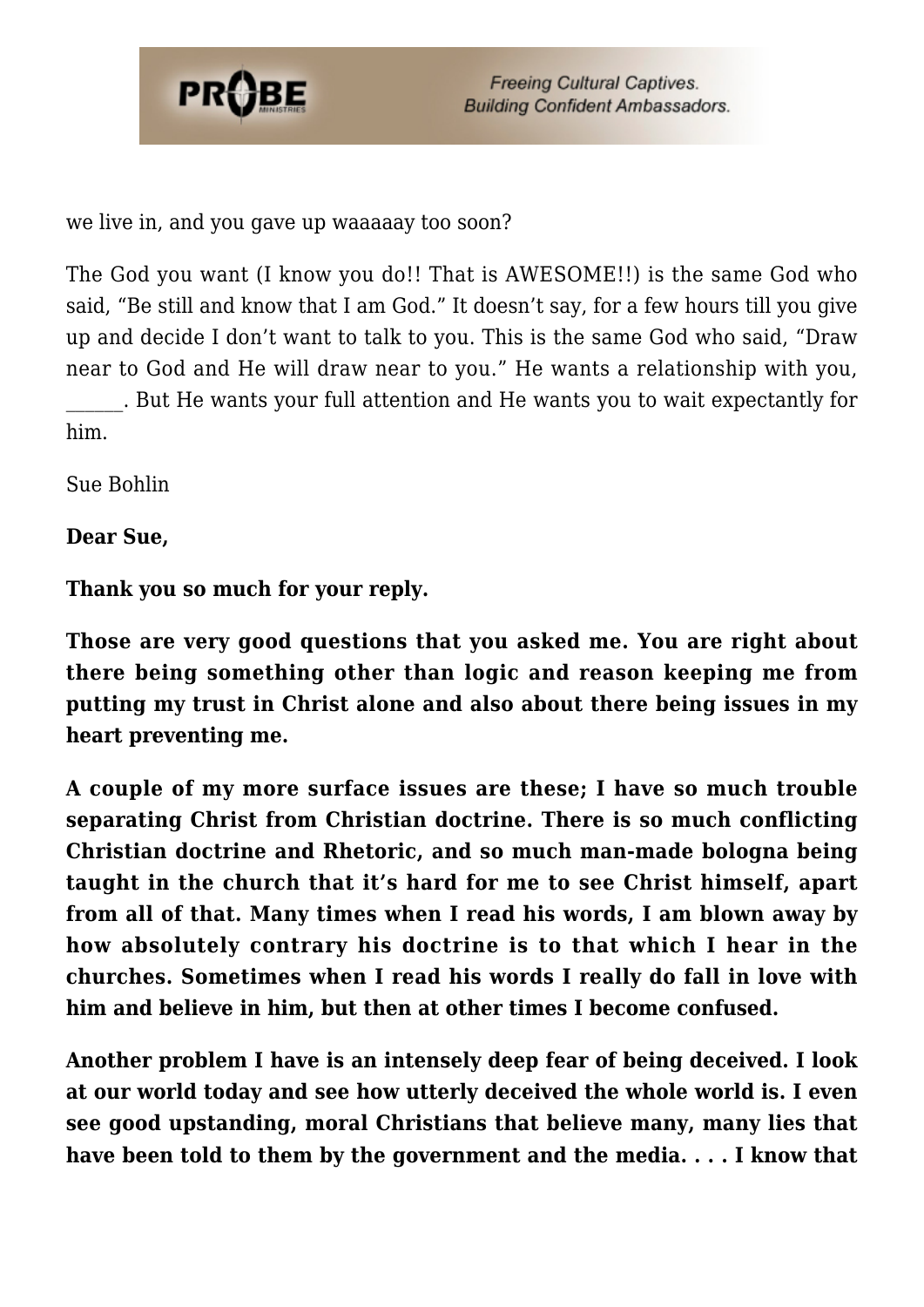

**I have done more evil in my life than I could ever understand and I am terrified of the judgment. I know that I am far from where I ought to be in my spiritual progress. I know that I need to be born again!!!**

**I think that the problem in my heart is fear. I am so afraid of being wrong. I know that if I truly make a leap of faith, there are many people who will be hurt and offended by it. I also know that I will be despised, and I am afraid of that. I know that walking the fence is much worse than making any decision. I know I need to make a decision. I've already decided many times to dedicate my life to Jesus Alone. But every time I've come to places of enormous doubt. Part of my reason I feel it's difficult to accept Christ alone, is I wonder how he could possibly take me seriously… I can't take myself seriously because I made such sincere promises and commitments to Christ in the past, only to doubt and lose faith months later…**

**I'm glad to be writing about all of this and forcing myself to really think about and intensely question these issues. This has been a great help to me, to closely consider my real reasons for my lack of faith… I'm sure the deeper I investigate, the more I'll find my reasons aren't really what I thought they were.**

## **Thank you again for your time.**

\_\_\_\_\_\_, you are SO CLOSE!!!

Please let me encourage you: forget about the doctrine (though it is important). Forget about the disconnect between church systems and the Savior. Forget about your fears. For right now, focus on Jesus alone. He IS Christianity. He IS life! Please hear me: just focus on Jesus alone for right now and ask Him to show you Himself as truth.

I understand your fear of deception. The enemy wants to deceive you. But